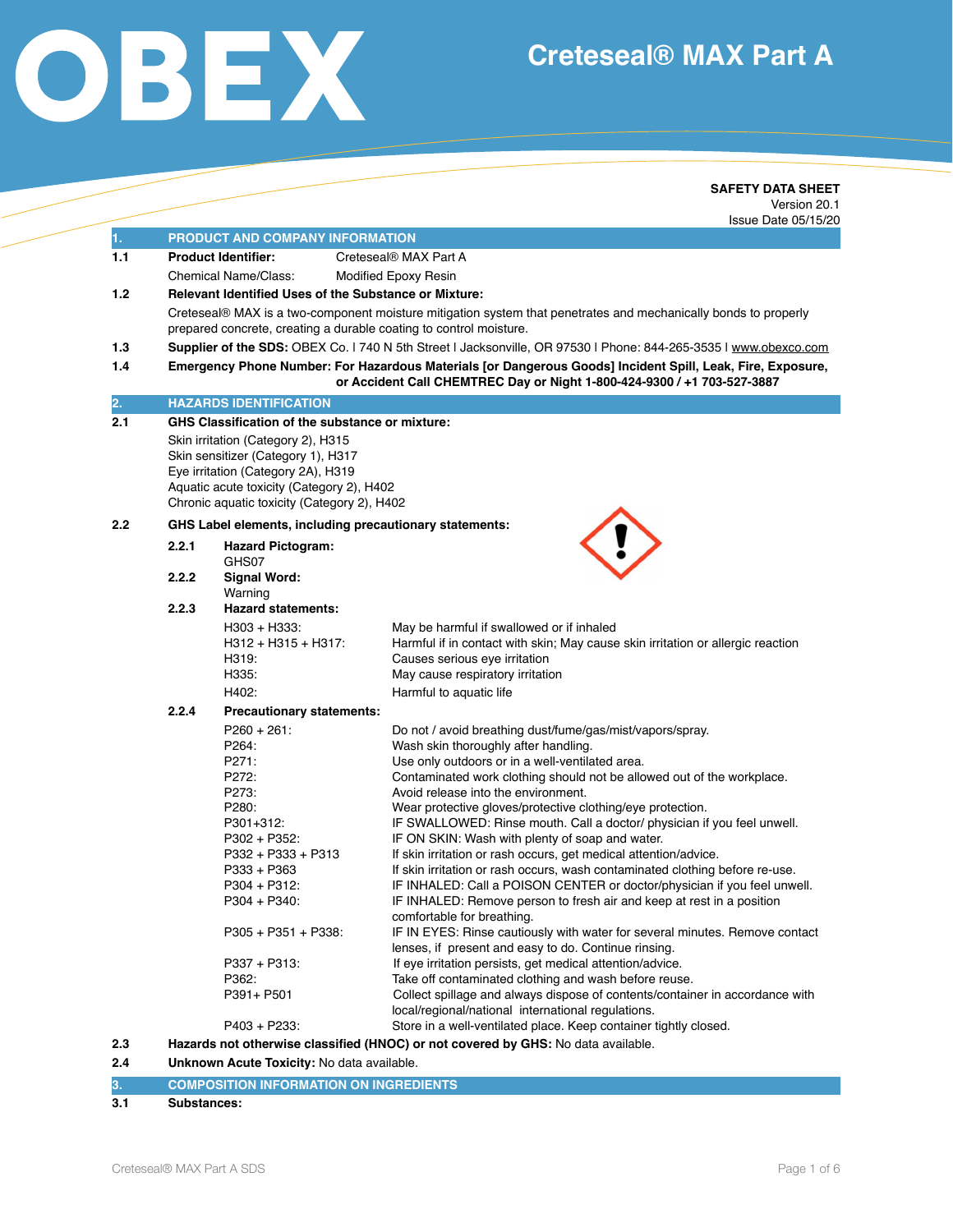| Phenol, 4,4'-(1-methylethylidene)bis-,polymer<br>with (chloromethyl) oxirane | $(CAS# 25068-38-6)$ | $60 - 100\%$ | See Section 2.1 for details |
|------------------------------------------------------------------------------|---------------------|--------------|-----------------------------|
| Oxirane, mono[(C12-14-alkyloxy)methyl]<br>derives                            | $(CAS# 68609-97-2)$ | 7-13%        | See Section 2.1 for details |
| Neopentyl glycol diglycidyl ether                                            | (CAS# 17557-23-2)   | $7 - 13%$    | See Section 2.1 for details |

Water and other ingredients present in less than 1% concentration in this product

# **3.2 VOC Levels:** VOC Component = 0 grams/liter. As applied as part of a multi-component system = 0 grams/liter.

# **4. FIRST AID MEASURES**

**4.1 Description of first aid measures:** General: Use with adequate ventilation. Consult a physician if any irritation persists.

*If inhaled*: Inhalation may potentially cause irritation of mucous membranes. Move to fresh air. If irritation persists, contact a physician. *In case of skin contact*: Wash with plenty of warm soapy water. Avoid prolonged or repeated contact with skin. Remove contaminated clothing, preferably under a safety shower, and wash contaminated clothing before re-use. Promptly seek medical attention. *In case of eye contact*: Immediately flush with water liberally for at least 15 minutes. Remove contact lenses if present and easy to do so. Promptly seek medical attention. *If swallowed:* Give plenty of water to drink. Promptly seek medical attention. DO NOT induce vomiting unless directed to do so by medical personnel. Never give anything by mouth to an unconscious person.

**4.2 Most important symptoms and effects, both acute and delayed:** See labeling section 2.2.

#### **4.3 Indication of any immediate medical attention and special treatment needed:**

Promptly seek medical attention if exposure occurs. Treat exposure symptomatically.

#### **5. FIREFIGHTING MEASURES**

**5.1 Suitable Extinguishing Media:** For large fires use water spray, alcohol-resistant foam, carbon dioxide (CO2), or dry chemicals.

# **5.2 Special hazards arising from the substance or mixture:**

- Run off from fire control may cause pollution. Keep fire-exposed containers cool with water spray to prevent rupture due to excessive heat. High pressure water hose may spread product from broken containers increasing contamination. If involved in a fire, this product may decompose to produce a variety of compounds (i.e. carbon monoxide, carbon dioxide, aldehydes, nitrogen oxides and compounds). Products of combustion are irritating to the respiratory tract and may cause breathing difficulty. Symptoms may be delayed several hours or longer depending on the extent of exposure.
- **5.3 Advice for firefighters:** Exercise caution. Firefighters should wear full protective gear including respiratory protection. Determine the need to evacuate or isolate the area according to your local emergency plan. Use water spray to keep fireexposed containers cool.

# **6. ACCIDENTAL RELEASE MEASURES**

#### **6.1 Personal precautions, protective equipment and emergency procedures:**

Uncontrolled releases should be responded to by trained personnel using pre-planned procedures. Use personal protective equipment including impermeable gloves, chemically resistant suit, and hard-hat. Avoid breathing vapors, mist or gas; self-contained breathing apparatus or respirator may be required where engineering controls are not adequate or conditions for potential exposure exist. Ensure adequate ventilation. Remove all sources of ignition. Evacuate personnel to safe areas. For personal protection see Section 8.

#### **6.2 Environmental precautions:**

Prevent further leakage or spillage if safe to do so. Do not let product enter drains. Discharge into the environment must be avoided.

#### **6.3 Methods and materials for containment and cleaning up:**

Stop the leak and absorb spill. Ventilate the space involved. Shut off or remove all ignition sources if possible. For large spills, provide diking or other appropriate containment to keep material from spreading. If diked material can be pumped, then collect with an electrically protected vacuum cleaner or by wet-brushing and place in suitable, closed container(s) for disposal according to federal, state, and local regulations (see Section 13). Do not allow material to run off work area, excess material should be absorbed or vacuumed and disposed of in accordance with regulations. For small spills use noncombustible absorbent material such as polyps or other suitable absorbent materials. Neutralize residue with sodium bicarbonate and water rinse. Decontaminate the area thoroughly. Test area with litmus paper to confirm neutralization. Place all residue into suitable container for disposal according to federal, state, and local regulations (see Section 13).

#### **6.4 Reference to other sections:** For disposal see Section 13.

#### **7. HANDLING AND STORAGE**

# **7.1 Precautions for safe handling:**

Avoid contact with skin and eyes. Avoid breathing vapor, mist, dust, or fumes. Use with adequate ventilation. Open container slowly on a stable surface. Containers of this product must be properly labeled. Keep container tightly closed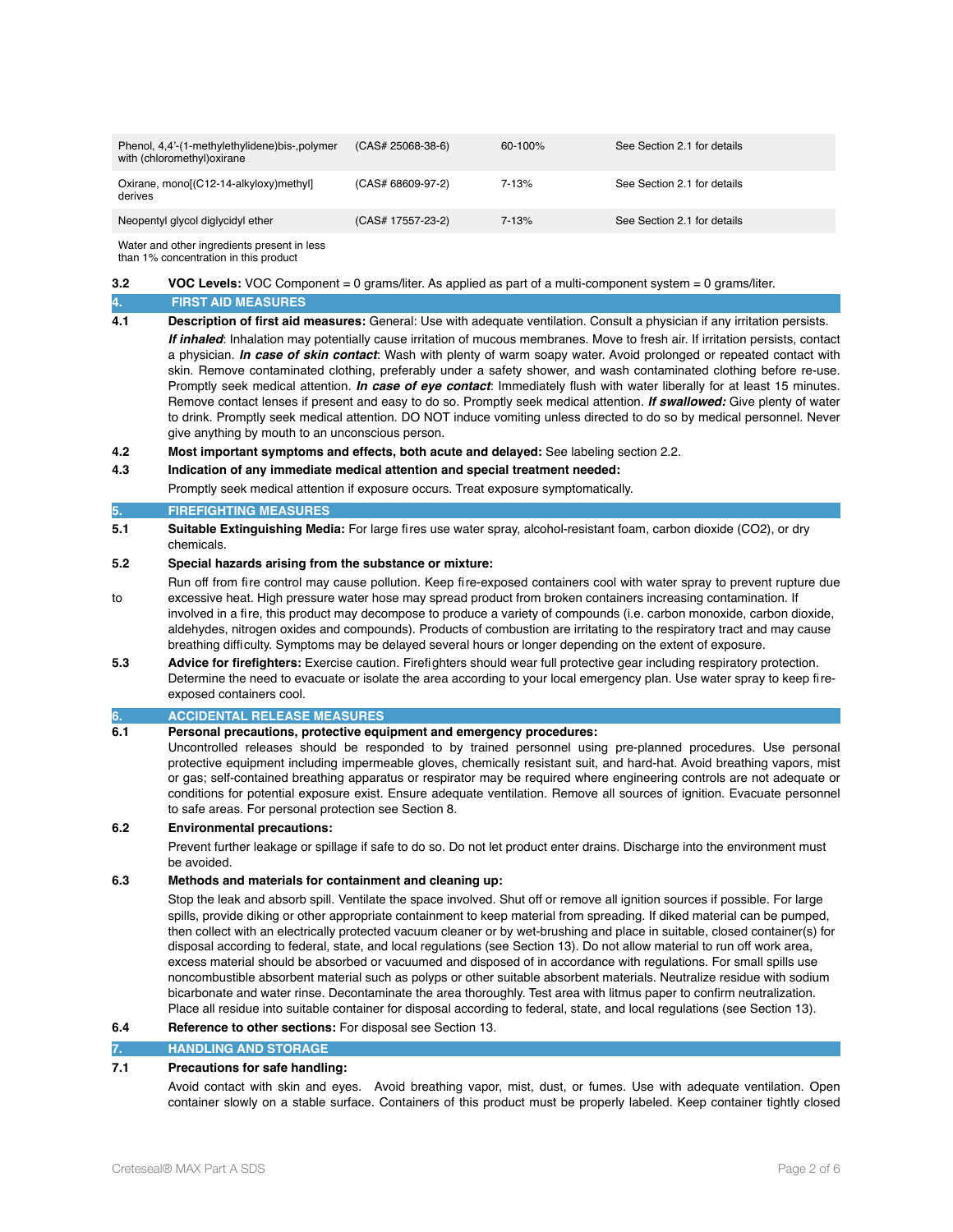when not in use. Empty containers may contain residual liquid, therefore empty containers should be handled with care. For precautions see Section 2.2.

# **7.2 Conditions for safe storage, including any incompatibilities:**

Store containers in a cool dry location away from direct sunlight, sources of intense heat, or where freezing is possible.

**7.3 Specific end use(s):** See Section 1.2.

#### **EXPOSURE CONTROLS/PERSONAL PROTECTION**

#### **8.1 Control Measures and Engineering Controls:**

Use a local or general mechanical exhaust ventilation system capable of maintaining emissions below the levels that may cause irritation. No data is available establishing biological limit values.

#### **8.2 Individual Protection Measures:**

Wear protective clothing impervious to this material including protective gloves to avoid skin exposure. Wear chemical goggles for eye protection. Safety showers and eyewash stations should be located in immediate work area. Remove contaminated clothing immediately, wash skin area with soap and water, and launder clothing before reuse. Contaminated leather items such as shoes, belts, and watchbands, should be removed and destroyed.

*Respiratory Protection:* Wear respirator if there is potential for airborne exposure, or inadequate ventilation; check with respirator equipment manufacturer for limitations of respirator.

*Eye protection:* slash goggles or safety glasses. Face shields are recommended when the operations can generate splashes of sprays or mists.

*Hand Protection:* Wear appropriate gloves for routine industrial use. Use appropriate gloves for spill response, as stated in Section 6.

*Body Protection:* Use body protection appropriate for task. Cover-alls, rubber aprons, or chemical protective clothing made from natural rubber are generally acceptable depending on circumstances.

| <b>PHYSICAL AND CHEMICAL PROPERTIES</b><br>9.                           |                                                           |  |  |  |
|-------------------------------------------------------------------------|-----------------------------------------------------------|--|--|--|
| Appearance: clear/light amber liquid solution                           | Upper/lower flammability or explosive limits: NE          |  |  |  |
| <b>Odor: slight</b>                                                     | Vapor pressure (1.3mmHg): ND                              |  |  |  |
| <b>Odor threshold:</b> No data available                                | Vapor density (air=1): ND                                 |  |  |  |
| <b>pH</b> : No data available                                           | <b>Specific Gravity (water=1): 1.12</b>                   |  |  |  |
| <b>Melting point/freezing point:</b> $<$ 0 $\degree$ C (32 $\degree$ F) | <b>Solubility:</b> moderately soluble                     |  |  |  |
| Initial boiling point: ND                                               | Partition coefficient: n-octanol/water: No data available |  |  |  |
| <b>Flash point:</b> $>154^{\circ}$ C (310 $^{\circ}$ F) Closed cup      | <b>Auto-ignition temperature:</b> No data available       |  |  |  |
| <b>Evaporation rate: ND</b>                                             | VOC Content: 0 g/L                                        |  |  |  |
| Flammability: ND                                                        | Viscosity: ND                                             |  |  |  |

#### **10. STABILITY AND REACTIVITY**

**10.1 General:** This product is stable under normal conditions.

**10.2 Conditions to Avoid:** Avoid exposure or contact to extreme temperatures and incompatible chemicals.

**10.3 Incompatible Material:** Can react strongly with strong acids, isocyanates or epoxy resins at elevated temperatures.

**10.4 Decomposition products:** Thermal decomposition products of this solution can include a variety of compounds (i.e. carbon monoxide, carbon dioxide, aldehydes, nitrogen oxides and other compounds).

```
10.5 Hazardous Polymerization: Will not occur. Considerable exothermic reaction with amine resins is possible.
```
**11. TOXICOLOGICAL INFORMATION**

**11.1 Likely routes of exposure:** Target organs include eyes, skin, mucous membranes, and lungs.

**11.2 Toxicity Data:** Additional toxicology information for components greater than 1 percent in concentration is provided below.

|                               | CAS 25068-38-6             | CAS 68608-97-2               | CAS 17557-23-2           |
|-------------------------------|----------------------------|------------------------------|--------------------------|
| Acute Oral Effects (LD50):    | $(Rat) > 2,000$ mg/kg      | (Rat) >19,000 mg/kg          | (Rat): 2,000 mg/kg       |
| Acute Dermal Toxicity (LD50): | $(Rabbit) > 2,000$ mg/kg   | $(Rabbit) > 4,500$ mg/kg     | (Rabbit): >2,150         |
| Inhalation (LC50)             |                            |                              |                          |
| Skin Irritation:              | (Rabbit) Slight Irritation | (Rabbit) Moderate Irritation | Moderate skin irritation |
| Eye Irritation:               | (Rabbit) Slight Irritation | (Rabbit) Mild Irritation     | Mild eye irritation      |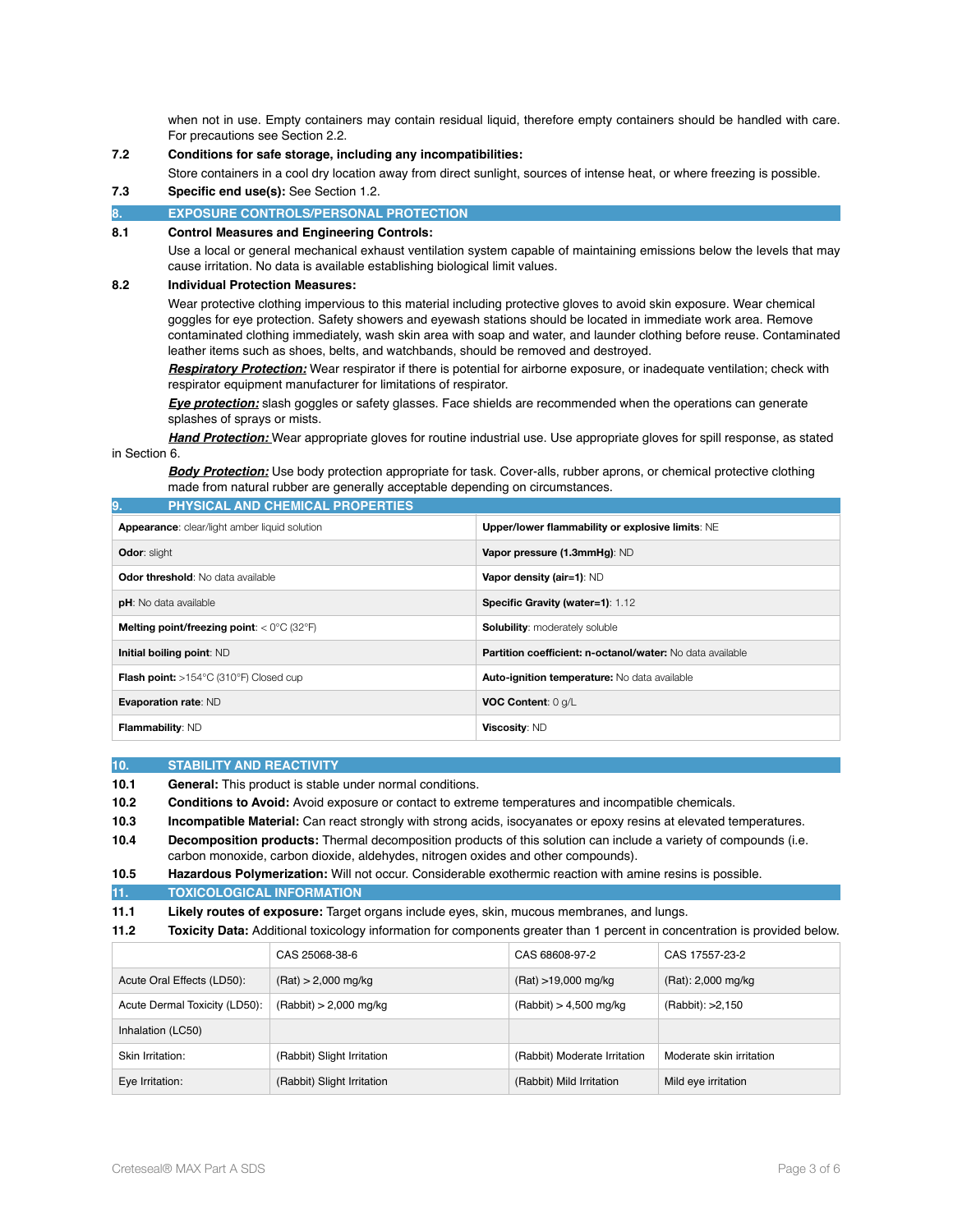| Sensitization:               |                                                                                                                                                                                                                                                                                                                                                                                                                                                                                                                                                                                                                 | May cause sensitization by<br>skin contact | May cause sensitization by skin<br>contact                                                                                                                             |
|------------------------------|-----------------------------------------------------------------------------------------------------------------------------------------------------------------------------------------------------------------------------------------------------------------------------------------------------------------------------------------------------------------------------------------------------------------------------------------------------------------------------------------------------------------------------------------------------------------------------------------------------------------|--------------------------------------------|------------------------------------------------------------------------------------------------------------------------------------------------------------------------|
| Mutagenicity:                | 1) Test: OECD 471 Bacterial Reverse Mutation<br>Test; Experiment: In vitro Subject: Bacteria<br>Metabolic activation: +/-; Result: Positive<br>2) Test: OECD 476 In Vitro Mammalian Cell<br>Gene Mutation Test; Experiment: In vitro<br>Subject: Mammalian-Animal Cell: Somatic<br>Metabolic activation: +/-; Result: Positive<br>3) Test: OECD 478 Genetic Toxicoloty: Rodent<br>Dominant Lethal Test; Experiment: In vivo<br>Subject: Mammalian-Animal; Result: Negative<br>4) Test: EPA OPPTS; Experiment: Cell: Germ<br>Experiment: In vivo<br>Subject: Mammalian-Animal Cell: Somatic;<br>Result: Negative | Ames in vitro - Negative                   |                                                                                                                                                                        |
| Carcinogenicity              | 1) Negative Result Oral-NOAEL; Rat Male,<br>Female; Dose: 15 mg/kg; Exposure: 2 years at<br>7 days/week<br>2) Negative Result- Dermal -NOEL; Rat Male,<br>Female; Dose 1 mg/kg; Exposure: 2 years at 5<br>days/week<br>3) Negative Result Dermal - NOEL; Mouse<br>Male; Dose .1 mg/kg; Exposure: 2 years at 3<br>days/week.                                                                                                                                                                                                                                                                                     |                                            | A two-year dermal study in mice<br>produced skin tumors at greater<br>than 1.87 mg Neopentyl Glycol<br>Diglycidyl Ether (NPGDGE) per<br>mouse per week (Holland, 1981) |
| Teratogenicity               | 1) Negative Result Oral; Rat Female; Dose:<br>>540 mg/kg NOEL; Exposure: 10 days<br>2) Negative Result- Dermal; Rabbit Female;<br>Dose >300 mg/kg NOEL; Exposure: 13 days,<br>6 hours/day<br>3) Negative Result Oral; Rabbit Female; Dose<br>180 mg/kg NOEL; Exposure: 13 days                                                                                                                                                                                                                                                                                                                                  |                                            |                                                                                                                                                                        |
| <b>Reproductive Toxicity</b> | Maternal Toxicity: Negative; Fertility: Negative;<br>Toxin: Negative; Species: Rat-Male, Female;<br>Dose: Oral: 540 mg/kg NOEL; Exposure: 238<br>days; 7 days/week                                                                                                                                                                                                                                                                                                                                                                                                                                              |                                            |                                                                                                                                                                        |

**11.3 Suspected Cancer Agent:** The major components of this product are not found on the following lists: FEDERAL OSHA Z LIST, NTP, IARC. Phenyl Glycidyl Ether (CAS 122-60-1 < 6 ppm) and Epichlorohydrin (CAS 106-89-8 < 1 ppm) are listed in CAL/OSHA Prop 65 list as cancer causing agents.

**11.4 Tissue Irritation/Sensitization:** This product is moderately irritating to contaminated tissue. Prolonged or repeated skin contact can result in the development of rashes, and other allergy-like symptoms.

#### **11.5 Potential Chronic Health Effects:**

| Chronic effects:       | Once sensitized, a severe allergic reaction may occur when subsequently exposed to very low levels |
|------------------------|----------------------------------------------------------------------------------------------------|
| Target Organs:         | No know significant effects or critical hazards.                                                   |
| Carcinogenicity:       | No know significant effects or critical hazards.                                                   |
| Mutagenicity:          | No know significant effects or critical hazards.                                                   |
| Teratogenicity:        | No know significant effects or critical hazards.                                                   |
| Fertility effects:     | No know significant effects or critical hazards.                                                   |
| Developmental effects: | No know significant effects or critical hazards.                                                   |

**11.6 Medical conditions aggravated by over-exposure:** Pre-existing skin disorders may be aggravated by over-exposure to this product. Inhalation of this products mists may aggravate respiratory conditions.

RECOMMENDATIONS TO PHYSICIANS: Treat symptoms and eliminate over-exposure to this product.

*\*A mutagen is a chemical which causes permanent changes to genetic material (DNA) such that the changes will propagate through generational lines. An embryotoxin is a chemical which causes damage to a developing embryo (i.e. within the first eight weeks of pregnancy in humans), but the damage does not propagate across generational lines. A teratogen is a chemical which causes damage to a developing fetus, but the damage does not propagate across generational lines. A reproductive toxin is any substance which interferes in any way with the reproductive process.* 

# **12. ECOLOGICAL INFORMATION**

**12.1 Ecotoxicity:** Reaction product: bisphenol A-(epichlorhydrin); epoxy resin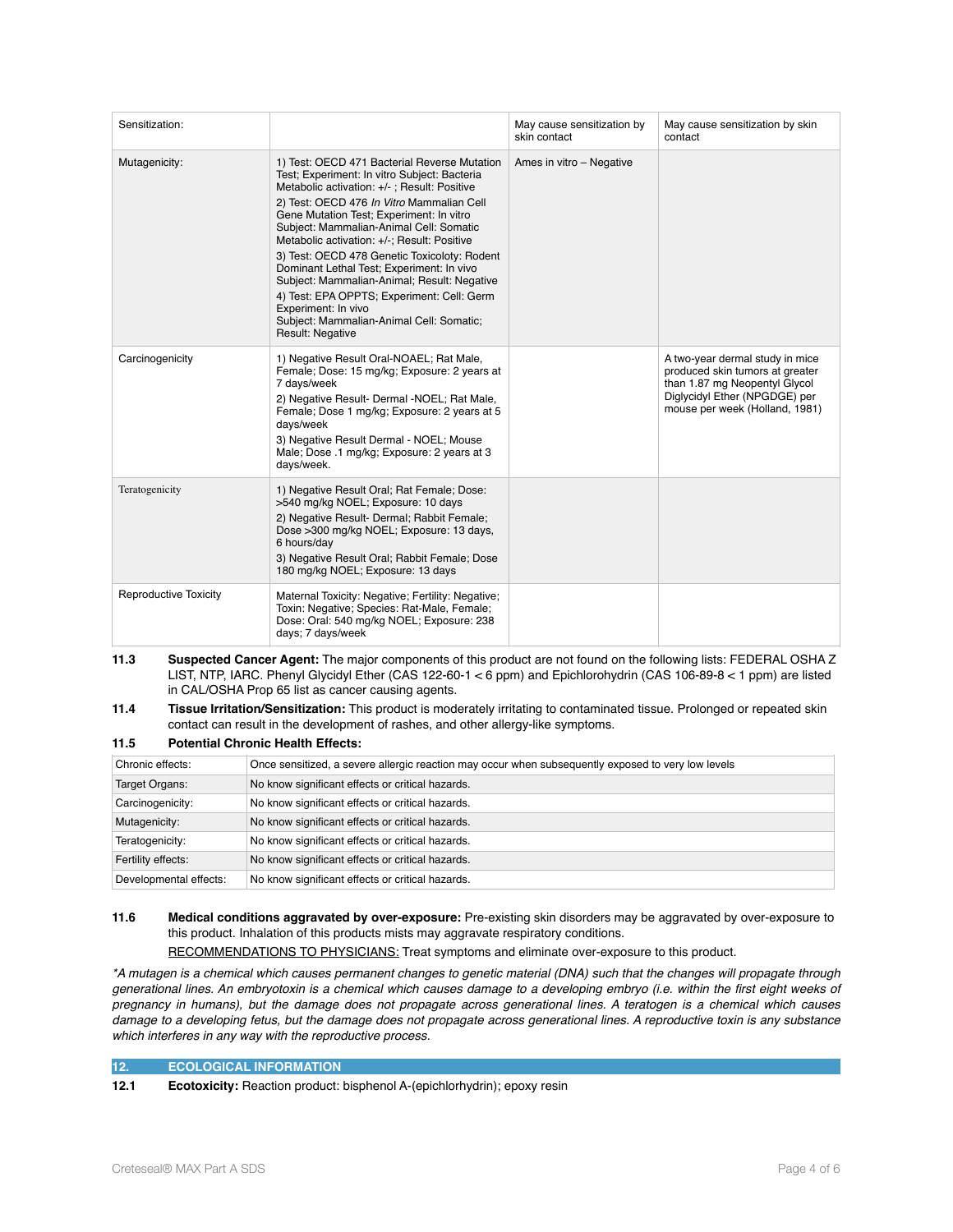| Test                                               | Result                            | Dose                                                           | Exposure            |
|----------------------------------------------------|-----------------------------------|----------------------------------------------------------------|---------------------|
| 202 Daphnia sp. Acute<br>Immobilisation Test       | Acute EC50 3.6 mg/L               | Daphnia - Daphnia magna Straus 1820                            | 24 hour             |
| ECC (1988)                                         | Acute $IC50 > 100$ mg/L           | Bacteria - Aerobic bacteria                                    | 3 hours             |
| 203 Fish, Acute Toxicity Test                      | Acute LC50 1.5 mg/L               | Fish - Rainbow trout (Oncorhynchus mykiss,<br>Salmo gairdneri) | 96 hours            |
|                                                    | Acute EC50 9.4 mg/L Fresh water   | Algae                                                          | 72 hours Static     |
| OECD 202 Daphnia sp.<br>Acute Immobilisation Test  | Acute EC50 1.7 mg/L Fresh water   | Daphnia                                                        | 48 hours Static     |
|                                                    | Acute IC50 >100 mg/L Fresh water  | Bacteria                                                       | 3 hours Static      |
| OECD 203 Fish, Acute<br><b>Toxicity Test</b>       | Acute LC50 1.5 mg/L Fresh water   | Fish                                                           | 96 hours Static     |
| OECD 211 Daphnia Magna<br><b>Reproduction Test</b> | Chronic NOEC 0.3 mg/L Fresh water | Daphnia                                                        | 21 days Semi-static |

#### **12.2 Persistence and degradability:** Not readily biodegradable. Aquatic half-life: Fresh Water 4.83 days to 7.1 days. Reaction product: bisphenol A-(epichlorhydrin); epoxy resin

| Test                                                 | Result                    | Dose                       | Exposure |
|------------------------------------------------------|---------------------------|----------------------------|----------|
| OECD Derived from OECD 301F<br>(Biodegradation Test) | 5% - Not readily -28 days | 20 mg/L Oxygen consumption |          |

# **12.3 Mobility in soil:** No data available

**12.3 Other adverse effects:** No data available

# **13. DISPOSAL CONSIDERATIONS**

- **13.1 Safe Handling and Methods of disposal of waste residues, including disposal of any contaminated package:** Large quantities should be recovered. Collect small quantities in waste metal drums and seal for removal to an approved landfill and/or disposal in accordance with local, state, and federal regulations.
- **13.2 Safe Handling:** Follow steps at Section 8 for disposal, including using a ventilation system and wearing protective gloves and goggles**.**
- **14. TRANSPORT INFORMATION**

#### **14.1 UN number: UN3082**

**14.2 US DOT proper shipping name:** Not regulated for Transport for quantities less than 250L/118G. Environmentally hazardous substance, liquid, n.o.s (Bisphenol A Epoxy Resin) Marine Pollutant

### **14.3 Transport hazard class(es):** NA

- **14.4 Packing group:** III
- **14.5 Marine pollutant:** Yes, Bisphenol A



# **15. REGULATORY INFORMATION**

- **15.1 Occupational Safety and Health Act (OSHA):** This Safety Data Sheet (SDS) has been prepared in compliance with the federal OSHA Hazard Communication Standard 29 CFR 1910.1200.
- **15.2 SARA Reporting Requirements:** The components of this product are not subject to the reporting requirements of Sections 304 and 313 of Title III of the Superfund Amendments and Reauthorization Act. SARA Threshold Planning Quantity: Not applicable.
- **15.3 TSCA Inventory Status:** The components of this product are listed on the TSCA Inventory.
- **15.4 CERCLA Reportable Quantity (RQ):** Not listed
- **15.5 Other Federal Regulations: Section 311/312 Hazard Categories:** Sections 311-312 require products be reviewed and applicable EPA Hazard Definitions be identified and made known. EPA CLASSIFICATIONS: Acute Hazard: YES Chronic Hazard: YES Fire Hazard: NO Pressure Hazard: NO Reactive Hazard: NO

# **15.5 State Regulatory Information:** Components of this product are covered under specific State regulations.

# **15.5.1 New Jersey Right-to-know: T**he following is required composition information:

- CAS No, 106-89-8
- RTK No. (828)

CommonName: Epichlorohydrin

**15.5.2 Pennsylvania Right-to-know:** The following is required composition information: